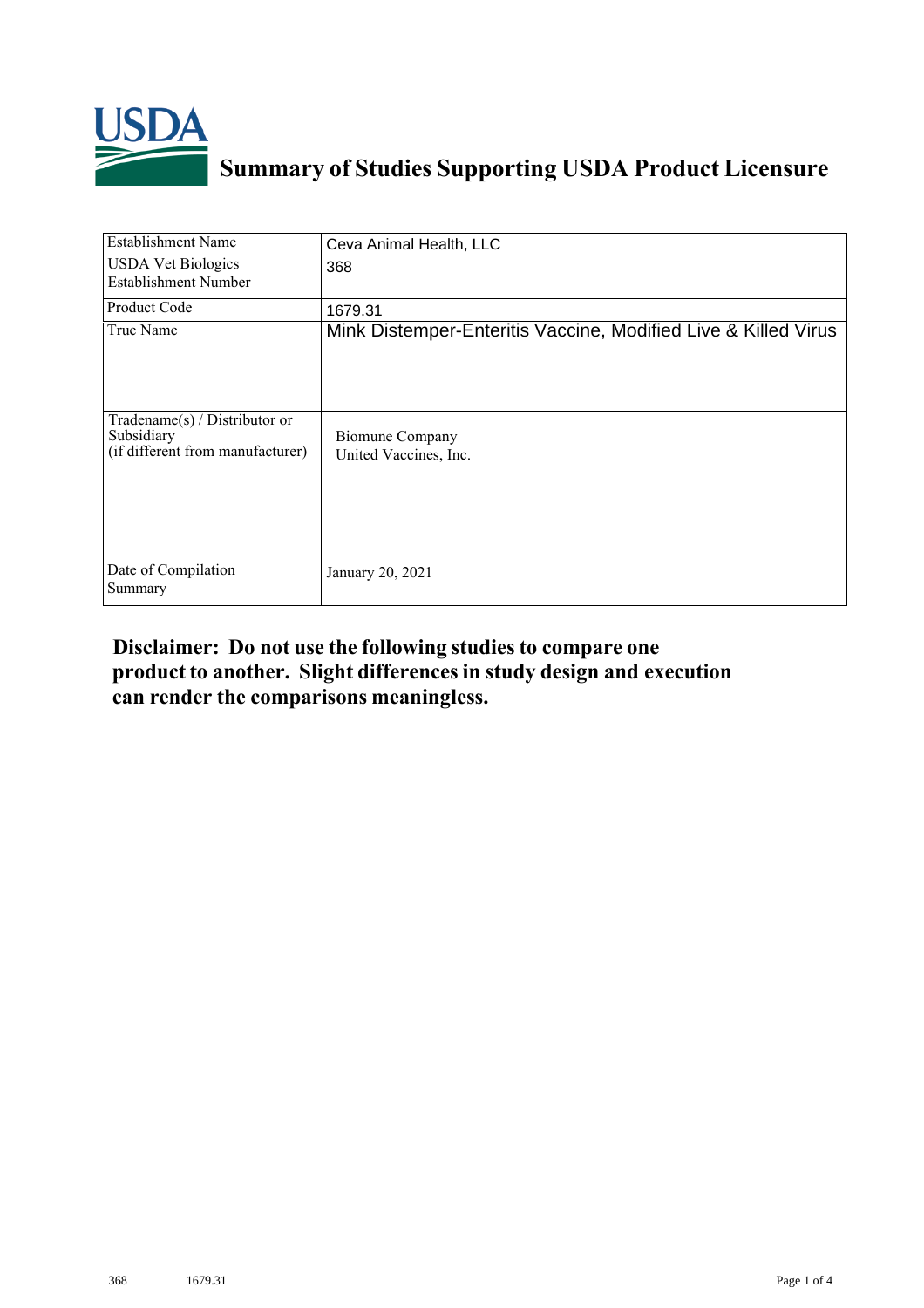| <b>Study Type</b>              | Efficacy                                                                                                                                                                                      |
|--------------------------------|-----------------------------------------------------------------------------------------------------------------------------------------------------------------------------------------------|
| <b>Pertaining to</b>           | Distemper Virus                                                                                                                                                                               |
| <b>Study Purpose</b>           | To demonstrate efficacy against distemper virus                                                                                                                                               |
| <b>Product Administration</b>  |                                                                                                                                                                                               |
| <b>Study Animals</b>           | Ferret                                                                                                                                                                                        |
| <b>Challenge Description</b>   |                                                                                                                                                                                               |
| <b>Interval observed after</b> |                                                                                                                                                                                               |
| challenge                      |                                                                                                                                                                                               |
| <b>Results</b>                 | Study data were evaluated by USDA-APHIS prior to product<br>licensure and met regulatory standards for acceptance at the time<br>of submission. Study data, however, are no longer available. |
| <b>USDA Approval Date</b>      | 24 November 1969                                                                                                                                                                              |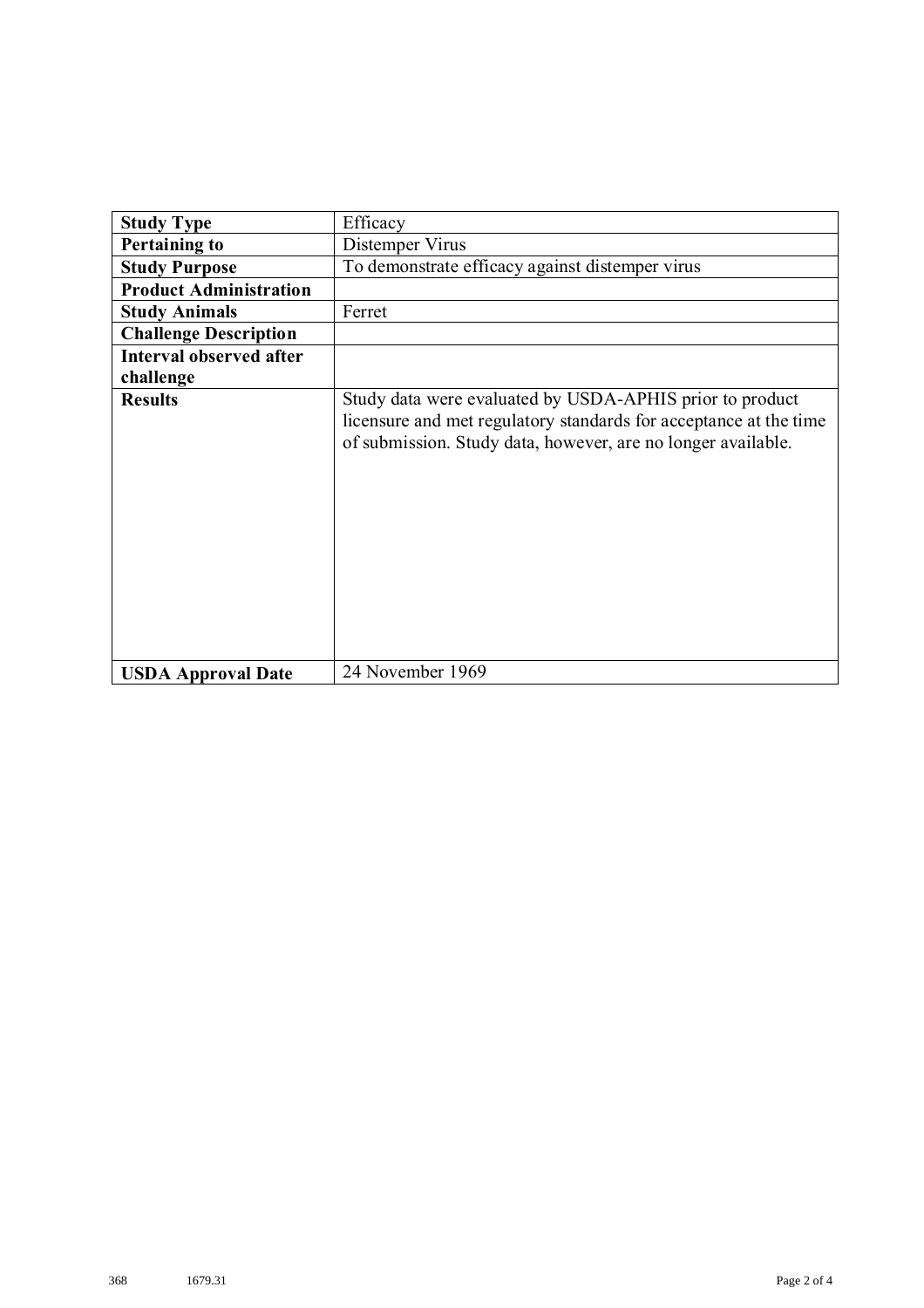| <b>Study Type</b>             | Efficacy                                                                                                                                                                                      |
|-------------------------------|-----------------------------------------------------------------------------------------------------------------------------------------------------------------------------------------------|
| <b>Pertaining to</b>          | Mink Enteritis Virus Type 1                                                                                                                                                                   |
|                               | Mink Enteritis Virus Type 2                                                                                                                                                                   |
| <b>Study Purpose</b>          | To demonstrate efficacy against virus enteritis, types 1 and 2                                                                                                                                |
| <b>Product Administration</b> |                                                                                                                                                                                               |
| <b>Study Animals</b>          | Ferret                                                                                                                                                                                        |
| <b>Challenge Description</b>  |                                                                                                                                                                                               |
| Interval observed after       |                                                                                                                                                                                               |
| challenge                     |                                                                                                                                                                                               |
| <b>Results</b>                | Study data were evaluated by USDA-APHIS prior to product<br>licensure and met regulatory standards for acceptance at the time<br>of submission. Study data, however, are no longer available. |
| <b>USDA Approval Date</b>     | 07 June 1989                                                                                                                                                                                  |